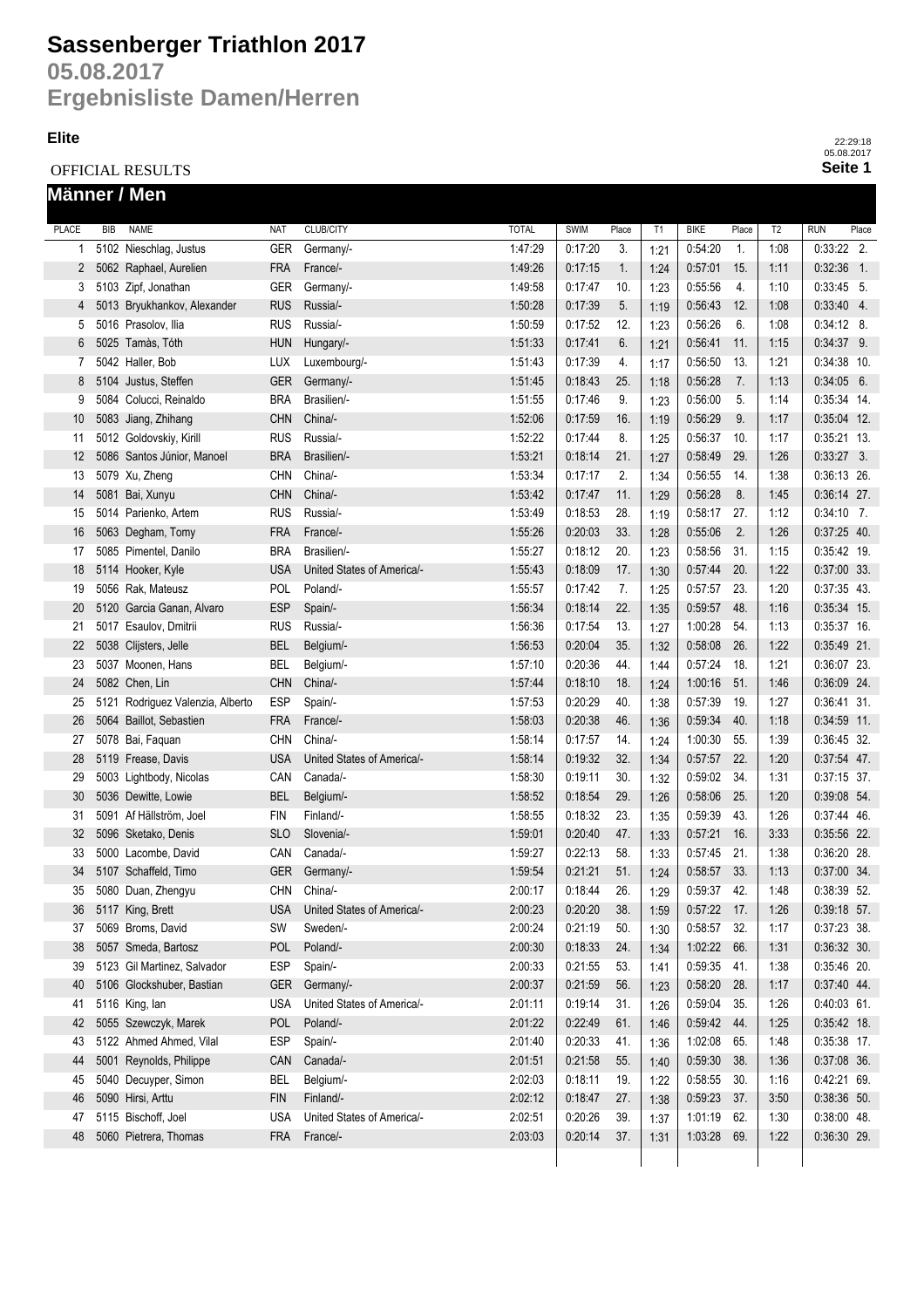### **Sassenberger Triathlon 2017**

**05.08.2017 Ergebnisliste Damen/Herren**

#### **Elite**

OFFICIAL RESULTS

| Männer / Men |            |                               |            |                  |              |             |       |      |             |       |                |               |       |
|--------------|------------|-------------------------------|------------|------------------|--------------|-------------|-------|------|-------------|-------|----------------|---------------|-------|
| <b>PLACE</b> | <b>BIB</b> | <b>NAME</b>                   | <b>NAT</b> | <b>CLUB/CITY</b> | <b>TOTAL</b> | <b>SWIM</b> | Place | T1   | <b>BIKE</b> | Place | T <sub>2</sub> | <b>RUN</b>    | Place |
| 49           |            | 5039 Nobels, Laurent          | <b>BEL</b> | Belgium/-        | 2:03:12      | 0:22:41     | 60.   | 1:37 | 0:59:55     | 46.   | 1:28           | $0:37:33$ 41. |       |
| 50           |            | 5092 Hanhela, Samu            | <b>FIN</b> | Finland/-        | 2:03:14      | 0:21:12     | 48.   | 1:28 | 0:59:07     | 36.   | 1:30           | 0:39:59 60.   |       |
| 51           |            | 5041 Loose, Christopher       | <b>BEL</b> | Belgium/-        | 2:03:17      | 0:22:37     | 59.   | 1:52 | 0:59:56     | 47.   | 1:29           | 0:37:25 39.   |       |
| 52           |            | 5124 Sobrino Sierra, Sergio   | <b>ESP</b> | Spain/-          | 2:03:38      | 0:21:55     | 54.   | 1:43 | 0:59:43     | 45.   | 1:27           | $0:38:51$ 53. |       |
| 53           |            | 5126 Tebji, Mohamed           | QAT        | Qatar/-          | 2:04:46      | 0:25:06     | 70.   | 1:24 | 1:00:46     | 57.   | 1:20           | 0:36:12 25.   |       |
| 54           |            | 5127 Dacha, Brahim            | QAT        | Qatar/-          | 2:05:08      | 0:21:23     | 52.   | 1:39 | 1:02:56     | 67.   | 1:29           | 0:37:43 45.   |       |
| 55           |            | 5020 De Vos, Willem           | <b>NED</b> | Netherlands/-    | 2:05:46      | 0:23:24     | 63.   | 1:31 | 0:59:31     | 39.   | 1:30           | 0:39:52 59.   |       |
| 56           |            | 5048 Tiernan, Conor           | <b>IRL</b> | Ireland/-        | 2:06:03      | 0:25:31     | 72.   | 1:35 | 1:00:14     | 49.   | 1:38           | 0:37:08 35.   |       |
| 57           |            | 5070 Kärner, Johan            | SW         | Sweden/-         | 2:06:11      | 0:22:09     | 57.   | 1:34 | 1:00:31     | 56.   | 1:29           | 0:40:30 64.   |       |
| 58           |            | 5075 Eddy, Mranda             | <b>ECU</b> | Ecuador/-        | 2:06:44      | 0:20:36     | 44.   | 1:47 | 1:04:57     | 73.   | 1:23           | 0:38:03 49.   |       |
| 59           |            | 5072 Oscar, Erazo             | ECU        | Ecuador/-        | 2:07:07      | 0:20:05     | 36.   | 1:45 | 1:05:12     | 74.   | 1:28           | 0:38:39 51.   |       |
| 60           |            | 5049 Crawford, Gavin          | <b>IRL</b> | Ireland/-        | 2:07:59      | 0:25:31     | 73.   | 1:44 | 1:01:41     | 63.   | 1:32           | $0:37:33$ 41. |       |
| 61           |            | 5067 Ekström. Marcus          | <b>SW</b>  | Sweden/-         | 2:08:15      | 0:24:33     | 65.   | 1:43 | 1:00:58     | 60.   | 1:23           | 0:39:40 58.   |       |
| 62           |            | 5073 Paulo, Mantilla          | ECU        | Ecuador/-        | 2:08:23      | 0:20:34     | 42.   | 1:45 | 1:04:19     | 72.   | 1:41           | 0:40:05 62.   |       |
| 63           |            | 5006 Salomon, Cristian Camilo | COL        | Colombia/-       | 2:08:34      | 0:22:50     | 62.   | 1:34 | 1:03:38     | 71.   | 1:19           | 0:39:15 56.   |       |
| 64           |            | 5002 Prud'Homme, Marc         | CAN        | Canada/-         | 2:08:36      | 0:20:03     | 34.   | 1:35 | 0:58:05     | 24.   | 1:37           | 0:47:18 73.   |       |
| 65           |            | 5018 Verlaan, Lars            | <b>NED</b> | Netherlands/-    | 2:08:52      | 0:21:16     | 49.   | 1:41 | 1:00:21     | 53.   | 1:41           | 0:43:56 71.   |       |
| 66           |            | 5019 Viskil, Wouter           | <b>NED</b> | Netherlands/-    | 2:09:23      | 0:24:34     | 66.   | 1:45 | 1:00:54     | 59.   | 1:28           | 0:40:43 65.   |       |
| 67           |            | 5051 Barry, Michael           | <b>IRL</b> | Ireland/-        | 2:09:32      | 0:26:33     | 75.   | 1:43 | 1:00:20     | 52.   | 1:42           | 0:39:15 55.   |       |
| 68           |            | 5068 Alburg, Linus            | SW         | Sweden/-         | 2:09:56      | 0:25:27     | 71.   | 1:37 | 1:00:14     | 50.   | 1:23           | 0:41:18 66.   |       |
| 69           |            | 5074 Freddy, Rosado           | ECU        | Ecuador/-        | 2:10:01      | 0:20:36     | 43.   | 1:30 | 1:03:16     | 68.   | 2:45           | 0:41:56 68.   |       |
| 70           |            | 5024 Balàzs, Róth             | <b>HUN</b> | Hungary/-        | 2:10:10      | 0.24.43     | 69.   | 1:54 | 1:00:47     | 58.   | 1:31           | $0.41:18$ 67. |       |
| 71           |            | 5066 Sjöman, Henrik           | <b>SW</b>  | Sweden/-         | 2:11:51      | 0:24:32     | 64.   | 1:35 | 1:01:02     | 61.   | 1:28           | 0:43:17 70.   |       |
| 72           |            | 5050 Carroll, Matt            | <b>IRL</b> | Ireland/-        | 2:13:13      | 0:26:02     | 74.   | 1:43 | 1:03:34     | 70.   | 1:27           | 0:40:28 63.   |       |
| 73           |            | 5071 Olsson, Dennis           | <b>SW</b>  | Sweden/-         | 2:14:49      | 0:24:39     | 67.   | 2:18 | 1:02:01     | 64.   | 1:57           | 0:43:56 72.   |       |
| 74           |            | 5097 Petelinsek, Amadej       | <b>SLO</b> | Slovenia/-       | 2:28:10      | 0.24.40     | 68.   | 2:04 | 1:10:39     | 75.   | 2:10           | 0:48:40 74.   |       |

**Seite 2** 22:29:18 05.08.2017